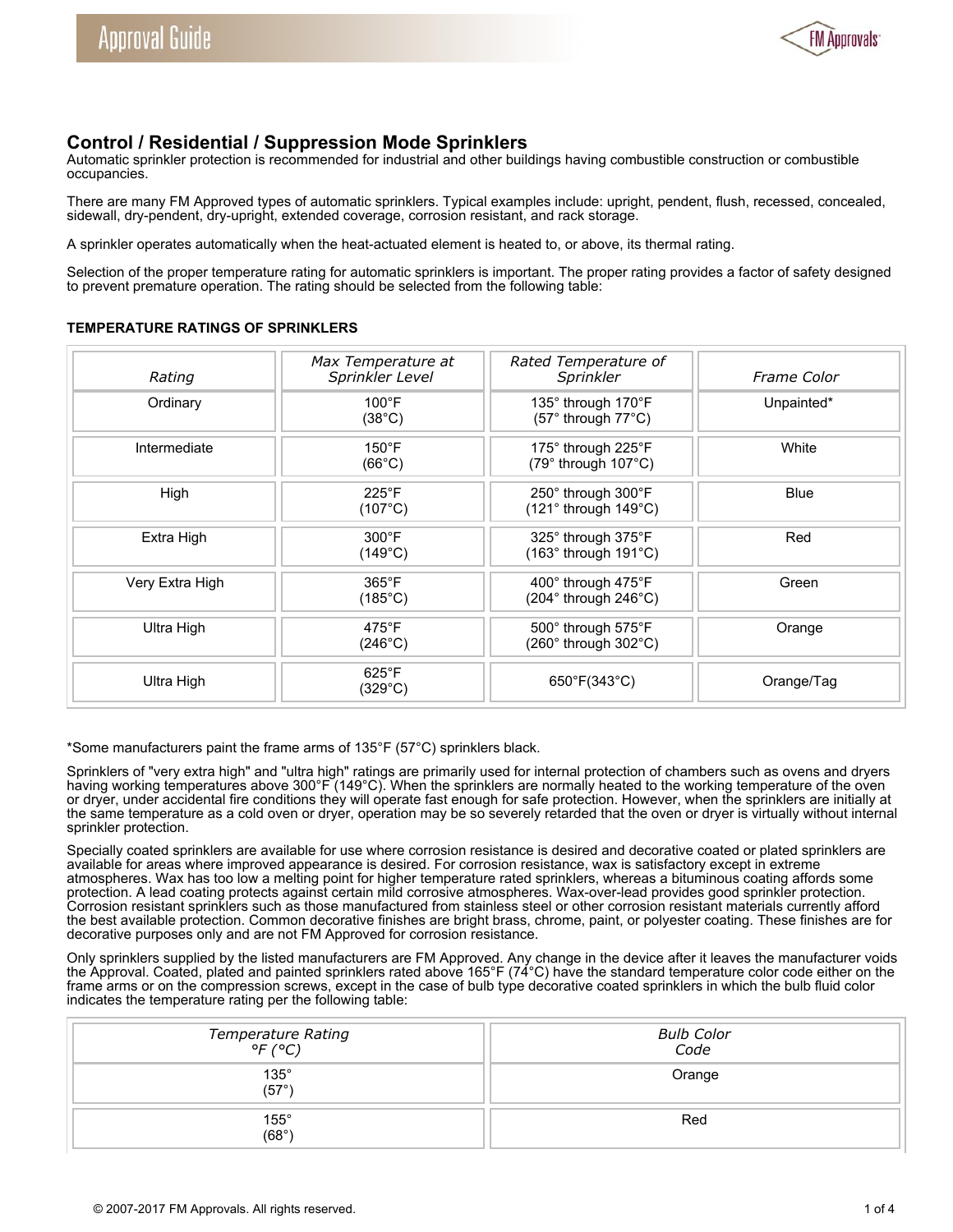

| $175^\circ$<br>(79°)                           | Yellow       |
|------------------------------------------------|--------------|
| $200^\circ 225^\circ$<br>$(93^{\circ}$ , 107°) | Green        |
| 250°, 286°<br>$(121^{\circ}, 141^{\circ})$     | <b>Blue</b>  |
| 325°, 360°<br>$(162^{\circ}, 182^{\circ})$     | Mauve        |
| 400°-650°<br>$(204^{\circ}-343^{\circ})$       | <b>Black</b> |

When selecting a specific type of sprinkler, refer to the FM Global Property Loss Prevention Data Sheets to ensure that the sprinkler selected is capable of providing adequate fire protection for the intended occupancy. In addition, working plans of proposed layouts, showing all details with respect to location of sprinklers and piping, description of the occupancy and details of construction, should be sent to your insurance company for review before the materials are fabricated. The plans will be accepted or changes will be recommended to assure that the work will be done according to the best practice and to avoid the possibility of later requests for change

Unless otherwise noted, automatic sprinkler system components have a rated working pressure of 175 psi (12.1 bar).

In this section, the following conventions are used:

The sprinkler nominal discharge coefficient (K-factor) is expressed in US customary units of gal/min/(psi) $^{1/2}$  .

Following is a cross reference of standard US vs. Metric K-factors for FM Approved sprinklers

| Nominal<br>K-factor<br>[gal/min (psi)1/2] | Metric<br>K-factor<br>[l/min (bar)1/2] |
|-------------------------------------------|----------------------------------------|
| 2.8                                       | 40                                     |
| 5.6                                       | 80                                     |
| 8.0                                       | 115                                    |
| 11.2                                      | 160                                    |
| 14.0                                      | 200                                    |
| 16.8                                      | 240                                    |
| 19.6                                      | 280                                    |
| 22.4                                      | 325                                    |
| 25.2                                      | 365                                    |

Residential sprinklers are Approved in non-standard K-factors as follows:

| Nominal<br>K-factor<br>[gpm/(psi) <sup>1/2</sup> ] | Metric<br>$K$ -factor<br>[lpm/(bar) $1/2$ ] |
|----------------------------------------------------|---------------------------------------------|
| 3.8                                                | 55                                          |
| 5.8                                                | 84                                          |
| 6.9                                                | 99                                          |

Sprinkler response categories are abbreviated as follows: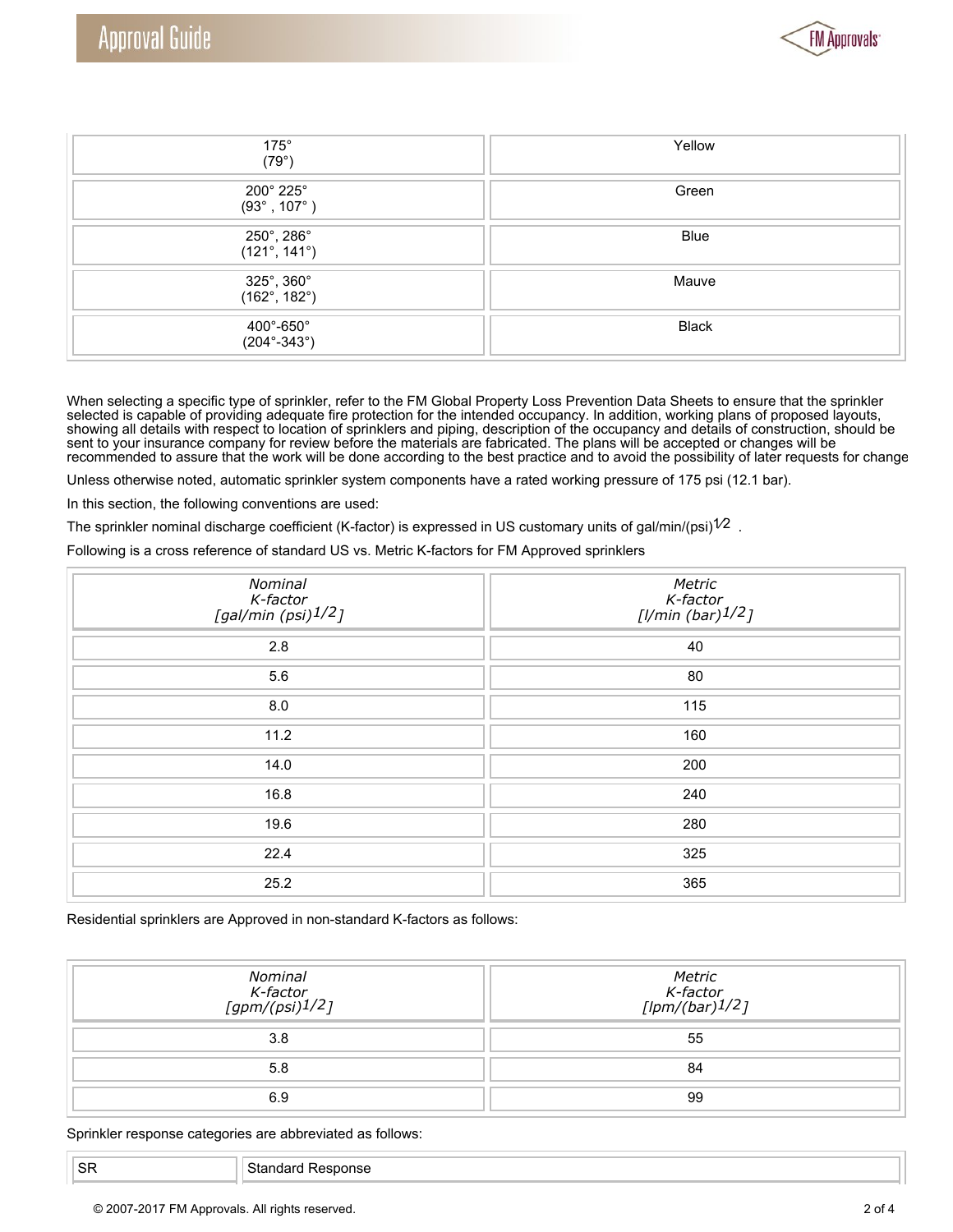

|    | היחוור∵            |
|----|--------------------|
| mп | Mode Fast Response |

Heat responsive elements are identified as either **Fusible** or, in the case of bulb type elements, with the nominal bulb diameter in millimeters (e.g., 2.5 mm, 3 mm, etc.)

Nominal thread sizes are expressed using American National Standard Taper Pipe Threads (NPT). Sprinklers intended for sale outside the United States shall have threads which are in compliance with other national or international standards as permitted at the sole discretion of FM Approvals.

Sprinkler finishes are identified as follows:

| Finish              | <b>Description</b>                                                             |
|---------------------|--------------------------------------------------------------------------------|
| <b>Brass</b>        | Unfinished, Plain Brass or Bronze                                              |
| Chrome              | <b>Chrome Plated</b>                                                           |
| <b>Black Plated</b> | <b>Black Plated</b>                                                            |
| <b>Bright Brass</b> | <b>Bright Brass Plated</b>                                                     |
| Zinc                | <b>Zinc Plated</b>                                                             |
| <b>NICOTEF</b>      | Nickel-Teflon Coated                                                           |
| Lead                | Lead Coated (for extra corrosion protection in some atmospheres)               |
| Wax                 | Wax Coated (for extra corrosion protection in some atmospheres)                |
| Wax Over Lead       | Wax Over Lead Coated (for extra corrosion protection in some atmospheres)      |
| Wax Over Polyester  | Wax Over Polyester Coated (for extra corrosion protection in some atmospheres) |
| Polyester           | Polyester Coated (any color)                                                   |
| Painted             | Painted (any color)                                                            |

Sprinkler nominal temperature ratings are expressed in degrees Fahrenheit (°F) followed by the equivalent in degrees Celsius (°C).

# **K5.6 (K80 metric) Standard Spray Sprinklers**

Control mode standard spray sprinklers have deflectors specially designed to discharge water in all directions below the plane of the deflector. Thus, the spray pattern is roughly that of a half sphere filled with water spray. Little or no water is discharged upward to wet the ceiling. Upright control mode sprinklers are not intended for use in the pendent position. FM Approved pendent control<br>mode sprinklers are required. Control mode automatic sprinklers with a nominal discharge coe similar to control mode sprinklers with a nominal discharge coefficient of 2.8 gal/min/(psi) $^{1/2}$ , except that they discharge 100% more water at the same discharge pressure.

# **K5.6 (K80 metric) Pendent (Class 2017)**

# **RD023**

|                                  | <b>Company Name: Rapidrop Global Limited</b>                                           |  |
|----------------------------------|----------------------------------------------------------------------------------------|--|
|                                  | Company Address: Rutland Business Park, Newark Rd, Peterborough PE15WA, United Kingdom |  |
|                                  | Company Website:   http://www.rapidrop.com                                             |  |
| New/Updated Product Listing: No  |                                                                                        |  |
|                                  | Primary Class of Work: 2017-AS, Control Mode, Pendent                                  |  |
| Listing Country: United Kingdom  |                                                                                        |  |
| Sprinkler Category: Control Mode |                                                                                        |  |
|                                  | $K:$ 5.6                                                                               |  |
|                                  | <b>Type: Il Pendent</b>                                                                |  |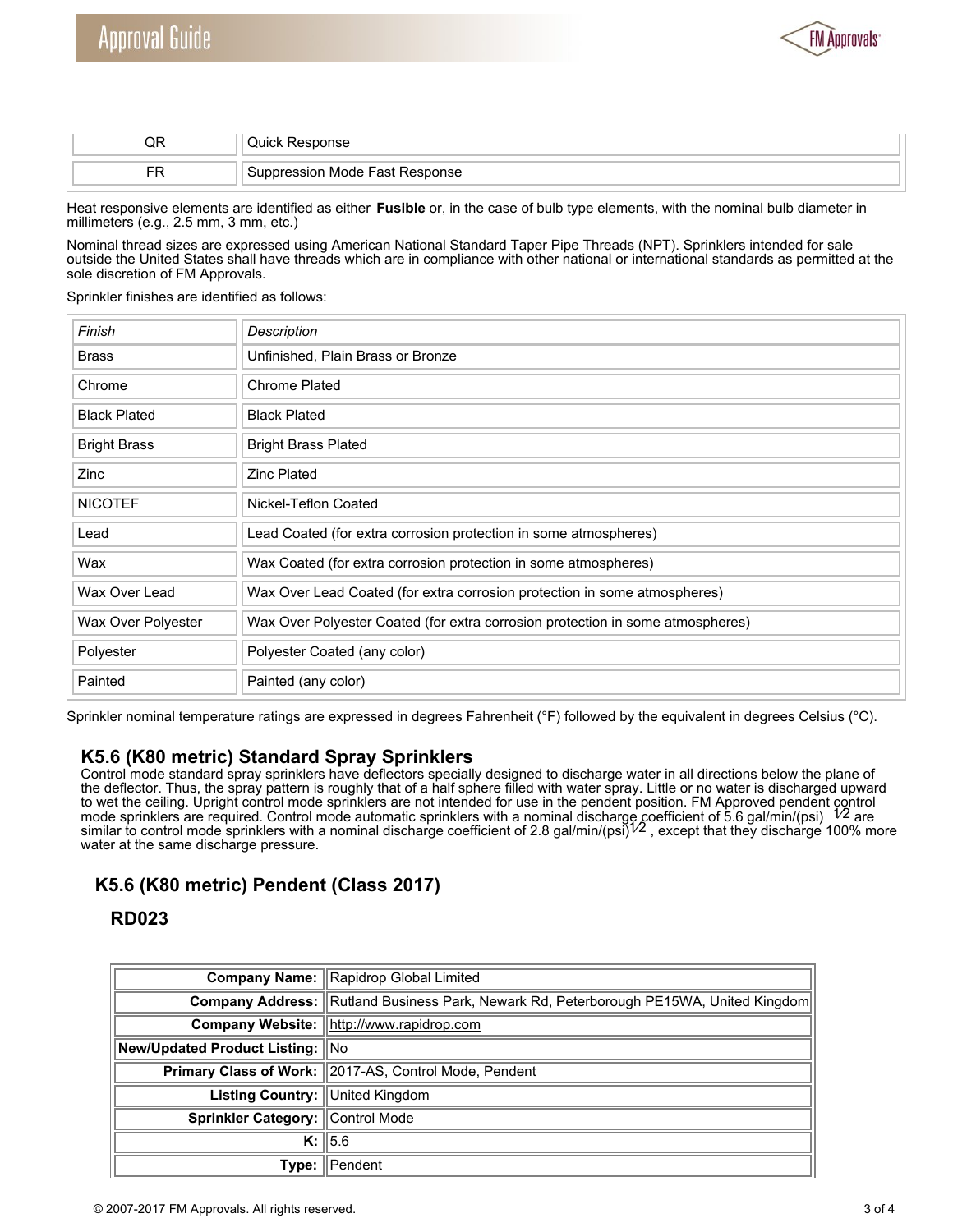

| <b>Response:</b> QR - Quick Response   |                                            |
|----------------------------------------|--------------------------------------------|
| Element: 3 mm                          |                                            |
| <b>NPT</b> (in.): $1/2$                |                                            |
|                                        | Finish: Brass, Chrome, Polyester           |
|                                        | Temp. Rating (°F): 135, 155, 175, 200, 286 |
| Temp. Rating (°C): 57, 68, 79, 93, 141 |                                            |
| <b>Certification Type: FM Approved</b> |                                            |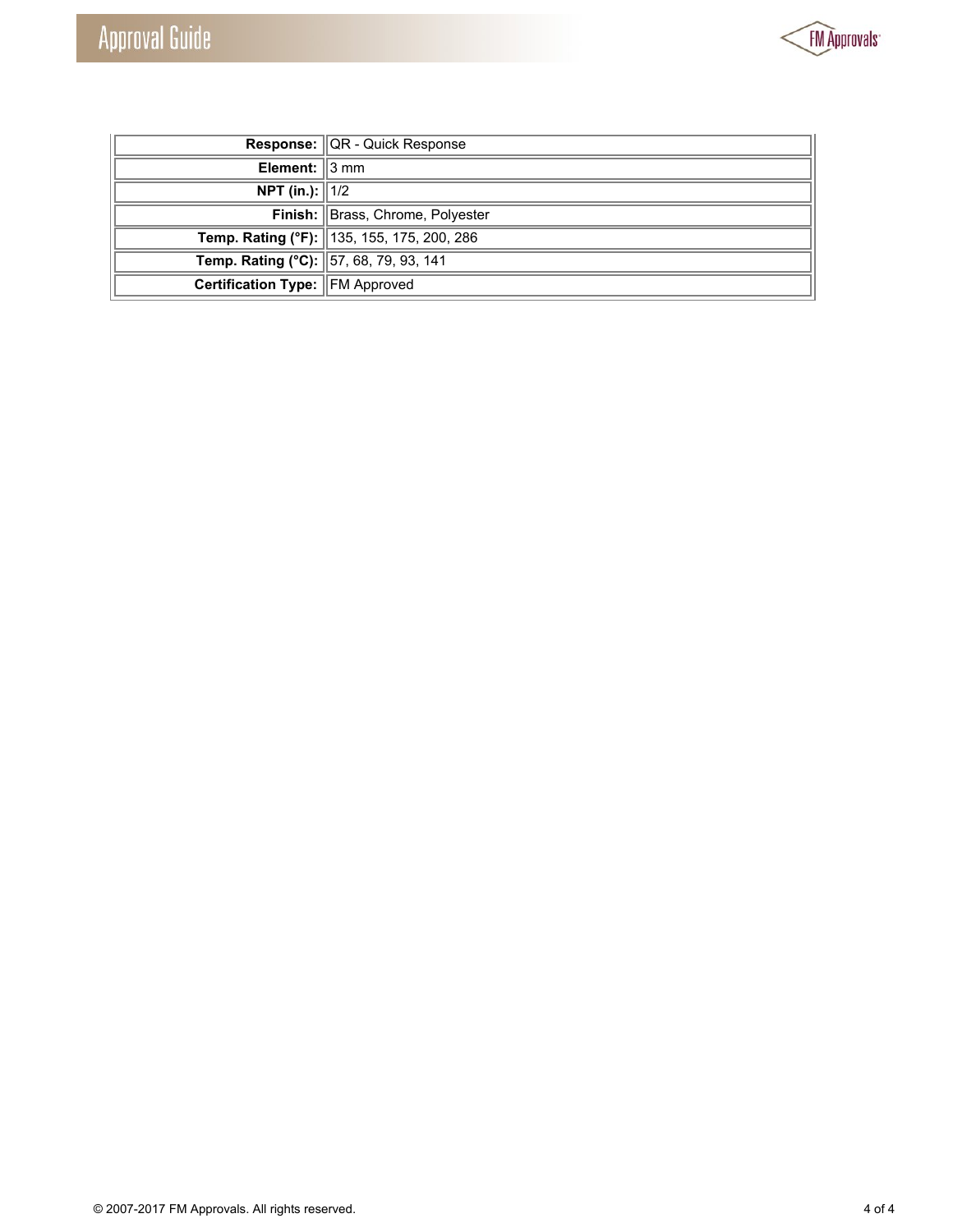

# **Non-Storage / Special Protection / Storage Sprinklers**

# **General Information**

Automatic sprinkler protection is recommended for industrial and other buildings having combustible construction or combustible occupancies.

When selecting a specific type of sprinkler, refer to the FM Global Property Loss Prevention Data Sheets to ensure that the sprinkler selected is capable of providing adequate fire protection for the intended occupancy. Projects that are specific to FM Global insured clients, working plans of proposed layouts, showing all details with respect to location of sprinklers and piping, description of the occupancy and details of construction, should be sent to the local FM Global engineering office for review and acceptance before the materials are fabricated. The plans will be accepted or changes will be recommended to assure that the work will be done according to the best practice and to avoid the possibility of later requests for changes.

Nominal thread sizes are expressed using American National Standard Taper Pipe Threads (NPT). Sprinklers intended for sale outside the United States shall have threads which are in compliance with other national or international standards as permitted at the sole discretion of FM Approvals.

Unless otherwise noted, automatic sprinklers have a rated working pressure of 175 psi (12.1 bar).

### **Sprinkler Categories**

There are three categories of FM Approved automatic sprinklers: Storage, Non-Storage and Special Protection sprinklers based on the type of occupancy hazard they are intended to protect. Within these three categories are various different types of orientations (such as pendent, upright, horizontal sidewall, vertical sidewall, flush, recessed, concealed, dry pendent, dry upright, etc.), thermal response ratings (i.e. quick response or standard response), nominal temperature ratings (see table below), K-factors (see table below) and spacings (i.e. standard or extended coverage).

# **Nominal K-Factors of Sprinklers**

The sprinkler nominal discharge coefficient (K-factor) is expressed in US customary units of gal/min/(psi)<sup>0.5</sup>. See the table below for nominal K-factor values of currently Approved sprinklers.

| Nominal K-Factor, gpm/(psi) 1/2 | Metric K-Factor, Ipm/(bar) 1/2 |
|---------------------------------|--------------------------------|
| 2.8                             | 40                             |
| 5.6                             | 80                             |
| 8.0                             | 115                            |
| 11.2                            | 160                            |
| 14.0                            | 200                            |
| 16.8                            | 240                            |
| 19.6                            | 280                            |
| 22.4                            | 320                            |
| 25.2                            | 360                            |

Nominal K-Factors of Approved Sprinklers

The following table provides the nominal K-factor values of currently Approved Special Protection (Residential) sprinklers.

### Nominal K-Factors of Approved Special Protection (Residential) Sprinklers

| Nominal K-Factor, gpm/(psi)1/2 | Metric K-Factor, lpm/(bar)1/2 |
|--------------------------------|-------------------------------|
|                                | 55                            |
|                                | 85                            |
| 6.9                            | 100                           |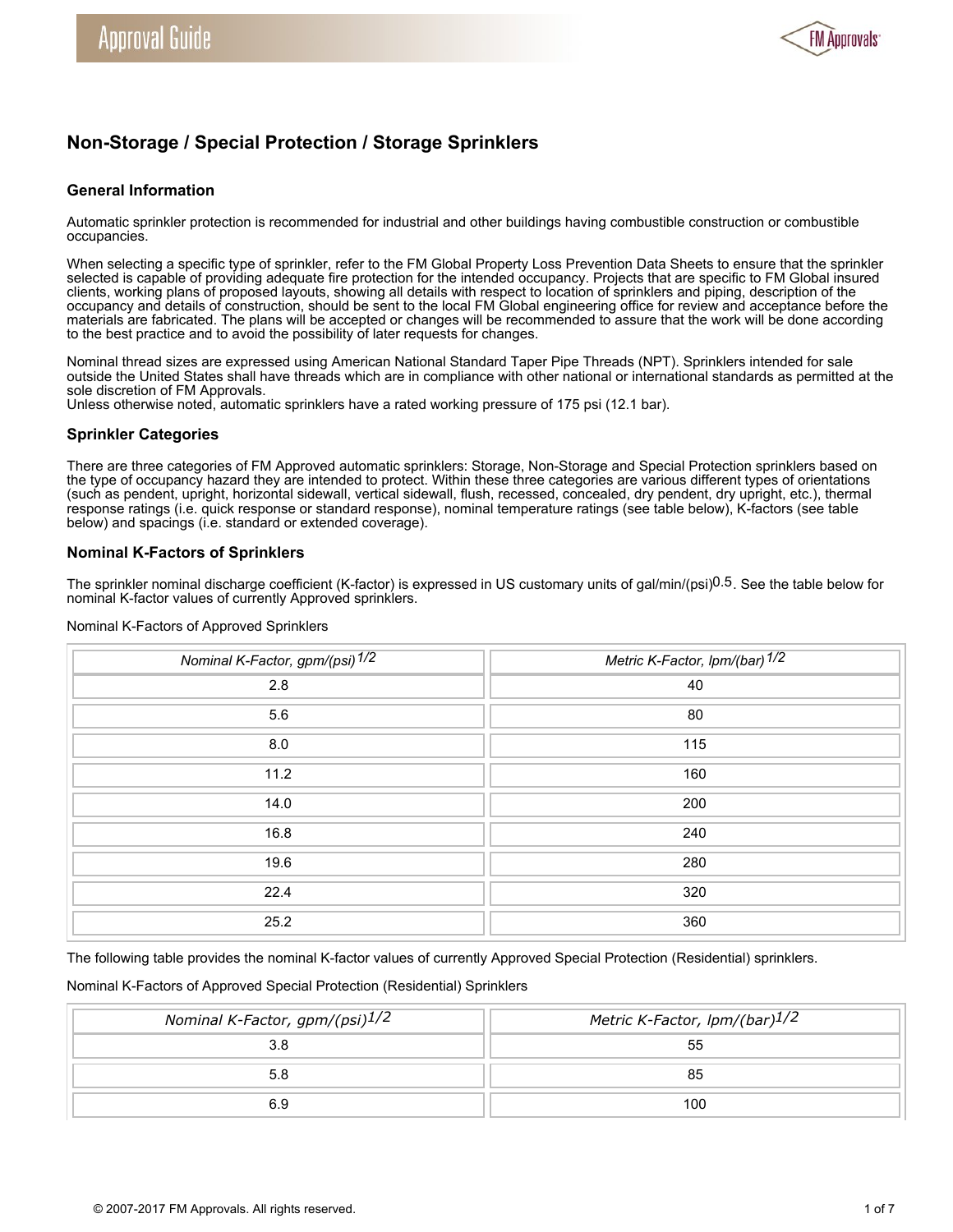

# **Nominal Temperature Rating of Sprinklers**

A sprinkler operates automatically when the heat-actuated element is heated to, or above, its thermal rating. Selection of the proper temperature rating for automatic sprinklers is important as it provides a factor of safety designed to prevent premature operation. See the table below as well as the occupancy-specific FM Global data sheet to ensure the proper nominal temperature rating for the sprinkler is chosen based on the hazard being protected as well as the expected ambient temperature conditions. Factory coated, plated and painted sprinklers rated above 165°F (74°C) have the standard temperature color code either on the frame arms or on the compression screws, except in the case of bulb type decorative coated sprinklers in which the bulb fluid color indicates the temperature rating per the following table:

Nominal Temperature Ratings of Sprinklers Based on Maximum Ambient Temperature at Sprinkler Level

| Nominal<br>Temperature<br>Rating of<br>Sprinkler* | Maximum<br>Ambient<br>Temperature<br>at Sprinkler<br>Level | Temperature<br>Range of<br>Nominal<br>Rating**         | Temperature<br>Classification<br>of Sprinkler | Color of<br>Sprinkler<br>Frame | Color and<br>Temperature<br>of Sprinkler<br>Glass Bulb                   |
|---------------------------------------------------|------------------------------------------------------------|--------------------------------------------------------|-----------------------------------------------|--------------------------------|--------------------------------------------------------------------------|
| 135°F (55°C)                                      | $100^{\circ}$ F (38 $^{\circ}$ C)                          | 135°F (57°C)                                           | Ordinary                                      | Unpainted                      | Orange,<br>135°F (57°C)                                                  |
| 160°F (70°C)                                      | 100°F (38°C)                                               | 155°F - 165°F<br>$(68^{\circ}C - 74^{\circ}C)$         | Ordinary                                      | Unpainted                      | Red, 155°F<br>$(68^{\circ}C)$                                            |
| 175°F (80°C)                                      | 150°F (66°C)                                               | 175°F (79°C)                                           | Intermediate                                  | White                          | Yellow, 175°F<br>$(79^{\circ}C)$                                         |
| 212°F (100°C)                                     | 150°F (66°C)                                               | 200°F - 220°F<br>$(93^{\circ}C - 104^{\circ}C)$        | Intermediate                                  | White                          | Green, 200°F<br>& 225°F<br>$(93^{\circ}$ C &<br>$107^{\circ}$ C)         |
| 280°F (140°C)                                     | 225°F (107°C)                                              | 280°F - 286°F<br>$(138^{\circ}C -$<br>$141^{\circ}$ C) | High                                          | Blue                           | Blue, 250°F &<br>286°F<br>(121°C &<br>$141^{\circ}$ C)                   |
| 350°F (175°C)                                     | 300°F (149°C)                                              | 325°F-375°F<br>$(163^{\circ}C -$<br>$191^{\circ}$ C)   | Extra High                                    | Red                            | Mauve, 325°F<br>& 360°F<br>(162°C &<br>$182^{\circ}$ C)                  |
| 425°F (220°C)                                     | 375°F (191°C)                                              | 400°F-475°F<br>$(204^{\circ}C -$<br>$246^{\circ}$ C)   | Very Extra<br>High                            | Green                          | Black, 400°F -<br>$650^\circ F$<br>$(204^{\circ}C -$<br>$343^{\circ}$ C) |
| 525°F (275°C)                                     | 475°F (246°C)                                              | 500°F-575°F<br>$(260^{\circ}C -$<br>$302^{\circ}$ C)   | Ultra High                                    | Orange                         | Black, 400°F -<br>$650^\circ F$<br>$(204^{\circ}C -$<br>343°C)           |
| 650°F (345°C)                                     | 625°F (329°C)                                              | 650°F (343°C)                                          | Ultra High                                    | Orange                         | Black, 400°F -<br>$650^\circ F$<br>$(204^{\circ}C -$<br>343°C)           |

\*The values indicated for nominal temperature ratings of sprinkler in this table are based on values indicated in FM Global data sheets

\*\*The values indicated are based on the actual (marked or marked nominal) temperature ratings of currently Approved sprinklers

Sprinklers of "very extra high" and "ultra high" ratings are primarily used for internal protection of chambers such as ovens and dryers having working temperatures above 300°F (149°C). When the sprinklers are normally heated to the working temperature of the oven or dryer, under fire conditions they will operate fast enough for proper protection. However, when the sprinklers are initially at the same temperature as a cold oven or dryer, operation may be so severely retarded that the oven or dryer is virtually without internal sprinkler protection.

# **Nominal Response Rating of Sprinklers**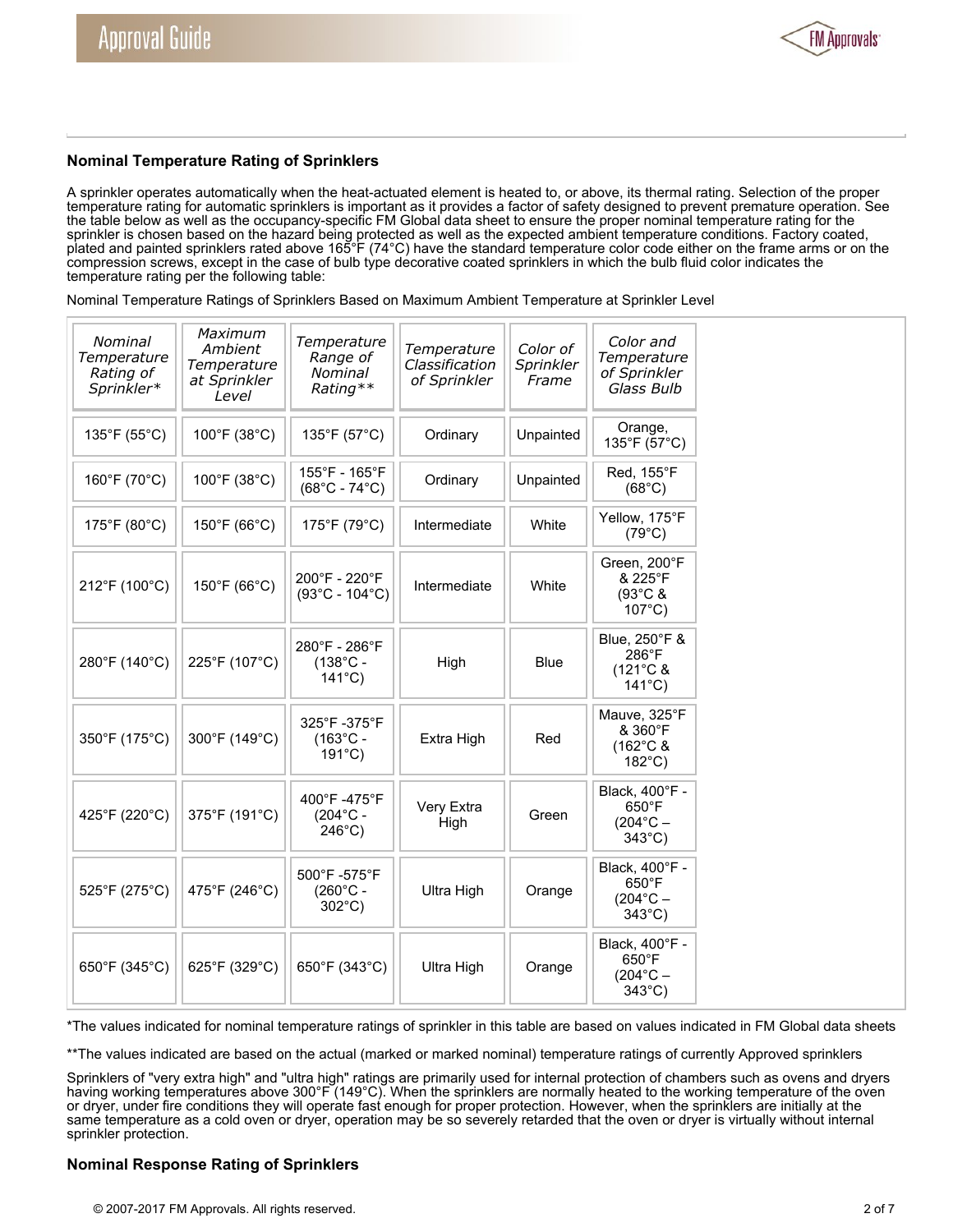

Approved sprinklers are listed in one of three ways for response ratings: fast response (FR), quick response (QR) or standard response (SR) and are reflective of the response of the entire sprinkler to thermal exposure, not just the thermal sensing element of the sprinkler. Note that fast response (FR) sprinklers are a subset of quick response sprinklers for listing purposes.

The thermal sensing elements of the sprinkler are identified as either Fusible or, in the case of bulb type elements, nominal bulb diameter in millimeters (e.g., 2.5 mm, 3 mm, etc.).

## **Finishes and Coatings of Sprinklers**

Approved sprinklers are also available with factory-applied special coatings for resistance to corrosive environments; such sprinklers are listed under the Special Protection sprinkler category. For corrosion resistance, wax is satisfactory except in extreme atmospheres. Wax has too low a melting point for high temperate rated sprinklers, whereas a bituminous coating affords some protection. A lead coating protects against certain mild corrosive atmospheres. Wax-over-lead provides good sprinkler protection. Corrosion resistant sprinklers such as those manufactured from stainless steel or other corrosion resistant materials currently afford the best available protection. See the FM Global occupancy-specific data sheet to determine when a corrosion resistant sprinkler is needed and, if so, which type offers the best resistance for the environmental conditions.

FM Approved sprinklers are available with common decorative finishes such as factory-applied bright brass, chrome, paint, or polyester coating. Note that these finishes are for decorative purposes only and are not FM Approved specifically for corrosive environments.

Finishes of currently Approved Storage and Non-Storage sprinklers are included in the following table.

Factory-Applied Finishes of Approved Storage and Non-Storage Sprinklers

| Finish              | Description                       |  |
|---------------------|-----------------------------------|--|
| <b>Black Plated</b> | <b>Black Plated</b>               |  |
| <b>Brass</b>        | Unfinished, Plain Brass or Bronze |  |
| <b>Bright Brass</b> | <b>Bright Brass Plated</b>        |  |
| Chrome              | <b>Chrome Plated</b>              |  |
| Painted             | Painted (any color)               |  |
| Polyester           | Polyester Coated (any color)      |  |
| Zinc                | <b>Zinc Plated</b>                |  |

Finishes of currently Approved Special Protection (Corrosive Environment) sprinklers are included in the following table. Note that FM Approved Special Protection (Corrosive Environment) sprinklers are also acceptable for use as Non-Storage sprinklers, unless indicated otherwise by the occupancy-specific FM Global data sheet.

Finishes of Approved Special Protection (Corrosive Environment) Sprinklers

| Finish                    | Description                                                                       |  |  |
|---------------------------|-----------------------------------------------------------------------------------|--|--|
| Lead                      | Lead Coated (for extra corrosion protection in some<br>atmospheres)               |  |  |
| <b>NICOTEF</b>            | Nickel-Teflon Coating (for extra corrosion protection in some<br>atmospheres)     |  |  |
| <b>Stainless Steel</b>    | Stainless Steel Alloy (for extra corrosion protection in some<br>atmospheres)     |  |  |
| Wax                       | Wax Coated (for extra corrosion protection in some<br>atmospheres)                |  |  |
| <b>Wax Over Brass</b>     | Wax Over Brass Coated (for extra corrosion protection in some<br>atmospheres)     |  |  |
| Wax Over Lead             | Wax Over Lead Coated (for extra corrosion protection in some<br>atmospheres)      |  |  |
| <b>Wax Over Polyester</b> | Wax Over Polyester Coated (for extra corrosion protection in<br>some atmospheres) |  |  |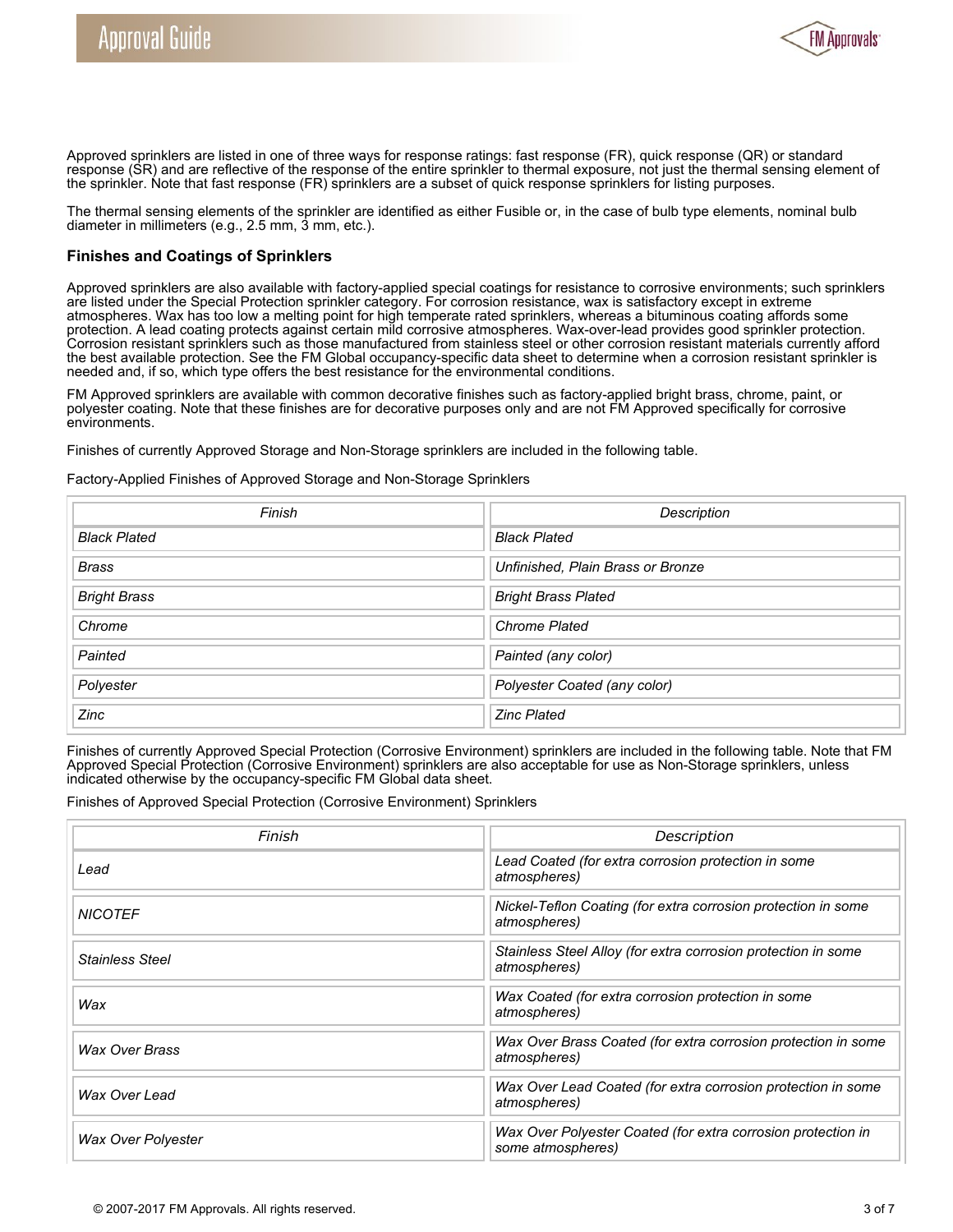

Only sprinklers supplied by the listed manufacturers are FM Approved. Any change in the device after it leaves the manufacturer voids the Approval.

Note that Approved Special Protection (Corrosive Environment) sprinklers can also be installed in applications acceptable for both Approved Non-Storage and Storage sprinklers having the same K-factor, orientation, RTI, nominal temperature rating and sprinkler spacing.

### **Non-Storage Sprinklers and Storage Sprinklers**

### **Orientation**

### **Adjustable Concealed Pendent**

Adjustable concealed pendent sprinklers incorporate a cover plate which is heat activated and can be manually removed to prevent over-painting of the cover plate. They are intended for use with concealed sprinkler piping where attractive appearance under a ceiling is desired; such occupancies may include offices, hotel lobbies, dining rooms, clubs and similar properties. FM Approved adjustable concealed pendent sprinklers are limited to a maximum temperature rating of 225°F (107°C) and to protection of hazard occupancies as outlined in the occupancy-specific FM Global Property Loss Prevention Data Sheet. Unless indicated otherwise by the occupancy-specific FM Global Property Loss Prevention Data Sheet, these sprinklers are FM Approved only for use in wet systems as well as pre-action systems that qualify as a wet system.

#### **Dry Adjustable Horizontal Sidewall**

A dry-type sprinkler consists of a sprinkler permanently attached to an extension nipple which has a closure at the inlet end to prevent system water from entering the nipple until the sprinkler operates.

Adjustable dry horizontal sidewall sprinklers are dry-type sprinklers in which the sprinklers attached to the nipple extension are of the horizontal sidewall orientation. They are intended for installation near a wall/ceiling interface and are equipped with a special deflector which discharges most of the water in a horizontal plane so that the water is directed onto adjacent walls as well as the protected area. These types of sprinklers are typically used to protect areas subject to freezing and are connected to water-filled sprinkler piping located adjacent to the protected area in a location not susceptible to freezing. They are also sometimes used on dry type sprinkler systems where the installed sprinkler must be of the sidewall orientation. The sprinklers are generally intended for locations such as offices, hotel lobbies and dining rooms, where the installation of Non-Storage pendent or upright sprinklers with the usual ceiling spacing and pipe location may be objectionable because of appearance. They are also installed for special circumstances where their directional properties are desirable.

### **Dry Adjustable Pendent**

A dry-type sprinkler consists of a sprinkler permanently attached to an extension nipple which has a closure at the inlet end to prevent system water from entering the nipple until the sprinkler operates.

Adjustable dry pendent sprinklers are dry-type sprinklers in which the sprinkler attached to the nipple extension is of the pendent orientation. These types of sprinklers are typically used to protect areas subject to freezing and are connected to water-filled sprinkler piping located above the protected area in a location not susceptible to freezing. They are also sometimes used on dry type sprinkler systems where the installed sprinkler must be of the pendent orientation.

#### **Adjustable Recessed Pendent**

Adjustable recessed pendent sprinklers consist of a pendent sprinkler installed in a decorative recessed cup which reduces the protrusion of the sprinkler from the ceiling. They are intended for use with concealed sprinkler piping where attractive appearance under a ceiling is desired; such occupancies may include offices, hotel lobbies, dining rooms, clubs and similar properties. FM Approved adjustable recessed pendent sprinklers are limited to a maximum temperature rating of 225°F (107°C) and to protection of hazard occupancies as outlined in the occupancy-specific FM Global Property Loss Prevention Data Sheet. Unless indicated otherwise by the occupancy-specific FM Global Property Loss Prevention Data Sheet, these sprinklers are FM Approved only for use in wet systems as well as pre-action systems that qualify as a wet system.

#### **Concealed Pendent**

Concealed pendent sprinklers incorporate a cover plate which is heat activated and can be manually removed to prevent over-painting of the cover plate. They are intended for use with concealed sprinkler piping where attractive appearance under a ceiling is desired; such occupancies may include offices, hotel lobbies, dining rooms, clubs and similar properties. FM Approved concealed pendent sprinklers are limited to a maximum temperature rating of 225°F (107°C) and to protection of hazard occupancies as outlined in the occupancy-specific FM Global Property Loss Prevention Data Sheet. Unless indicated otherwise by the occupancy-specific FM Global Property Loss Prevention Data Sheet, these sprinklers are FM Approved only for use in wet systems as well as pre-action systems that qualify as a wet system.

#### **Dry Concealed Pendent**

A dry-type sprinkler consists of a sprinkler permanently attached to an extension nipple which has a closure at the inlet end to prevent system water from entering the nipple until the sprinkler operates.

Dry concealed pendent sprinklers are dry-type sprinklers in which the sprinklers attached to the nipple extension are of the pendent orientation. Dry concealed pendent sprinklers incorporate a cover plate which is heat activated and can be manually removed to prevent over-painting of the cover plate. These types of sprinklers are typically used to protect areas subject to freezing and are connected to water-filled sprinkler piping located adjacent to the protected area in a location not susceptible to freezing. They are also sometimes used on dry type sprinkler systems where the installed sprinkler must be of the pendent orientation. The sprinklers are generally intended for use with concealed sprinkler piping where attractive appearance under a ceiling is desired; such occupancies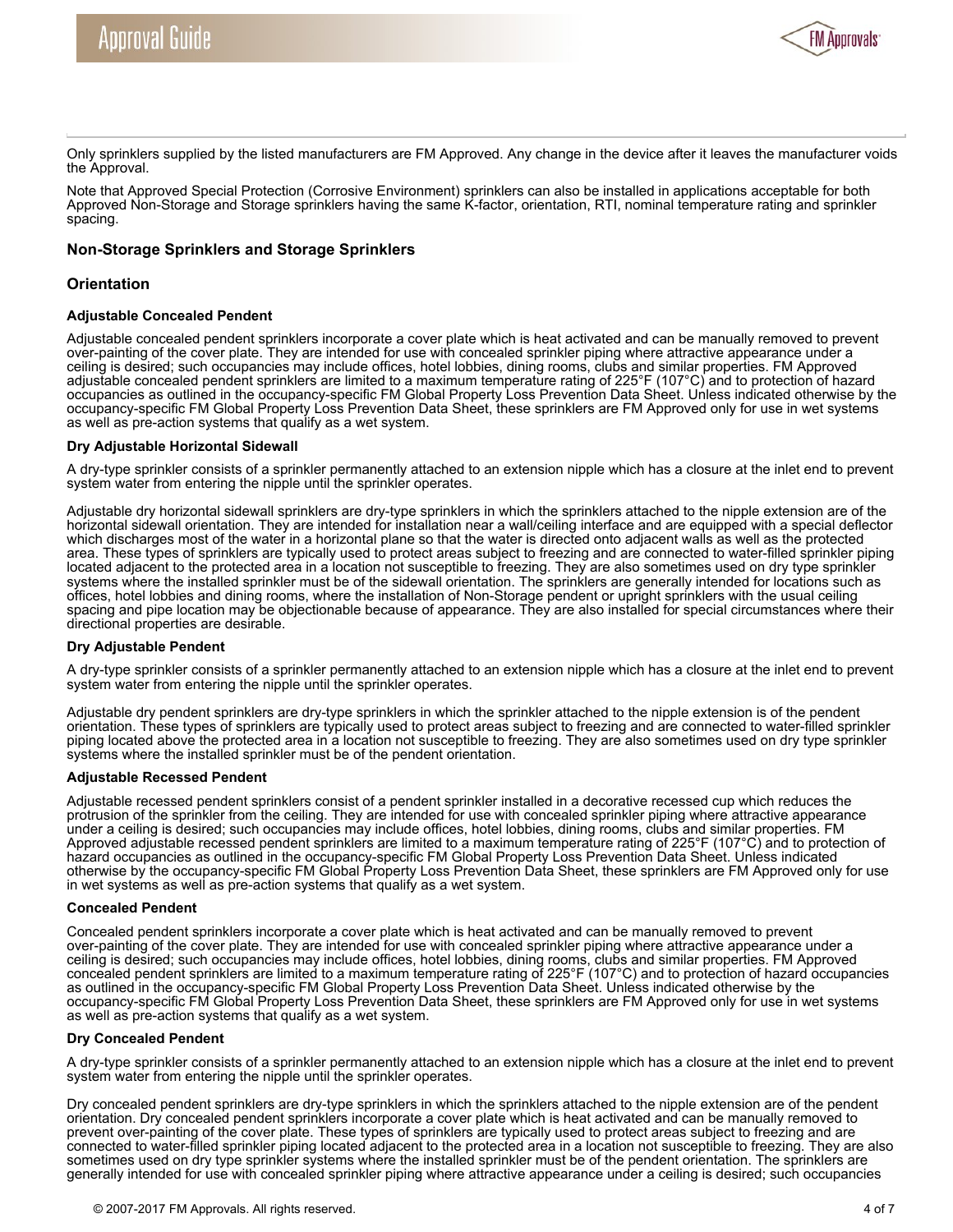

may include offices, hotel lobbies, dining rooms, clubs and similar properties. FM Approved dry concealed pendent sprinklers are limited to a maximum temperature rating of 225°F (107°C) and to protection of hazard occupancies as outlined in the occupancy-specific FM Global Property Loss Prevention Data Sheet.

#### **Dry Horizontal Sidewall**

A dry-type sprinkler consists of a sprinkler permanently attached to an extension nipple which has a closure at the inlet end to prevent system water from entering the nipple until the sprinkler operates.

Dry horizontal sidewall sprinklers are dry-type sprinklers in which the sprinklers attached to the nipple extension are of the horizontal sidewall orientation. They are intended for installation near a wall/ceiling interface and are equipped with a special deflector which discharges most of the water in a horizontal plane so that the water is directed onto adjacent walls as well as the protected area. These types of sprinklers are typically used to protect areas subject to freezing and are connected to water-filled sprinkler piping located adjacent to the protected area in a location not susceptible to freezing. They are also sometimes used on dry type sprinkler systems where the installed sprinkler must be of the sidewall orientation. The sprinklers are generally intended for locations such as offices, hotel lobbies and dining rooms, where the installation of Non-Storage pendent or upright sprinklers with the usual ceiling spacing and pipe location may be objectionable because of appearance. They are also installed for special circumstances where their directional properties are desirable.

#### **Dry Pendent**

A dry-type sprinkler consists of a sprinkler permanently attached to an extension nipple which has a closure at the inlet end to prevent system water from entering the nipple until the sprinkler operates.

Dry pendent sprinklers are dry-type sprinklers in which the sprinkler attached to the nipple extension is of the pendent orientation. These types of sprinklers are typically used to protect areas subject to freezing and are connected to water-filled sprinkler piping located above the protected area in a location not susceptible to freezing. They are also sometimes used on dry type sprinkler systems where the installed sprinkler must be of the pendent orientation.

#### **Dry Recessed Horizontal Sidewall**

A dry-type sprinkler consists of a sprinkler permanently attached to an extension nipple which has a closure at the inlet end to prevent system water from entering the nipple until the sprinkler operates.

Dry recessed horizontal sidewall sprinklers are dry-type sprinklers in which the sprinklers attached to the nipple extension are of the horizontal sidewall orientation and are installed in a decorative recessed cup which reduces the protrusion of the sprinkler from the wall. These types of sprinklers are typically used to protect areas subject to freezing and are connected to water-filled sprinkler piping located adjacent to the protected area in a location not susceptible to freezing. They are also sometimes used on dry type sprinkler systems where the installed sprinkler must be of the sidewall orientation.

#### **Dry Recessed Pendent**

A dry-type sprinkler consists of a sprinkler permanently attached to an extension nipple which has a closure at the inlet end to prevent system water from entering the nipple until the sprinkler operates.

Dry recessed pendent sprinklers are dry-type sprinklers in which the sprinklers attached to the nipple extension are of the pendent orientation and are installed in a decorative recessed cup which reduces the protrusion of the sprinkler from the ceiling. These types of sprinklers are typically used to protect areas subject to freezing and are connected to water-filled sprinkler piping located above the protected area in a location not susceptible to freezing. They are also sometimes used on dry type sprinkler systems where the installed sprinkler must be of the pendent orientation.

### **Dry Upright**

A dry-type sprinkler consists of a sprinkler permanently attached to an extension nipple which has a closure at the inlet end to prevent system water from entering the nipple until the sprinkler operates.

Dry upright sprinklers are dry-type sprinklers in which the sprinklers attached to the nipple extension are of the upright orientation. These types of sprinklers are typically used to protect areas subject to freezing and are connected to water-filled sprinkler piping located below the protected area in a location not susceptible to freezing.

#### **Flush Pendent**

Flush pendent sprinklers are constructed with an operating element which extends a short distance below the ceiling. Upon actuation, the sprinkler deflector drops below the ceiling level to provide a proper water distribution. They are intended for use with concealed sprinkler piping where attractive appearance under a ceiling is desired; such occupancies may include offices, hotel lobbies, dining rooms, clubs and similar properties. FM Approved flush pendent sprinklers are limited to a maximum temperature rating of 225°F (107°C) and to protection of hazard occupancies as outlined in the occupancy-specific FM Global Property Loss Prevention Data Sheet. Unless indicated otherwise by the occupancy-specific FM Global Property Loss Prevention Data Sheet, these sprinklers are FM Approved only for use in wet systems as well as pre-action systems that qualify as a wet system.

#### **Horizontal Sidewall**

Sidewall sprinklers are sprinklers that are intended for installation near a wall/ceiling interface. They are equipped with a special deflector which discharges most of the water in a horizontal plane so that the water is directed onto adjacent walls as well as the protected area. The sprinklers are generally intended for locations such as offices, hotel lobbies and dining rooms, where the installation of Non-Storage pendent or upright sprinklers with the usual ceiling spacing and pipe location may be objectionable because of appearance. They are also installed for special circumstances where their directional properties are desirable.

Horizontal sidewall automatic sprinklers are sidewall-type sprinklers in which the axis of the sprinkler orifice is oriented horizontally.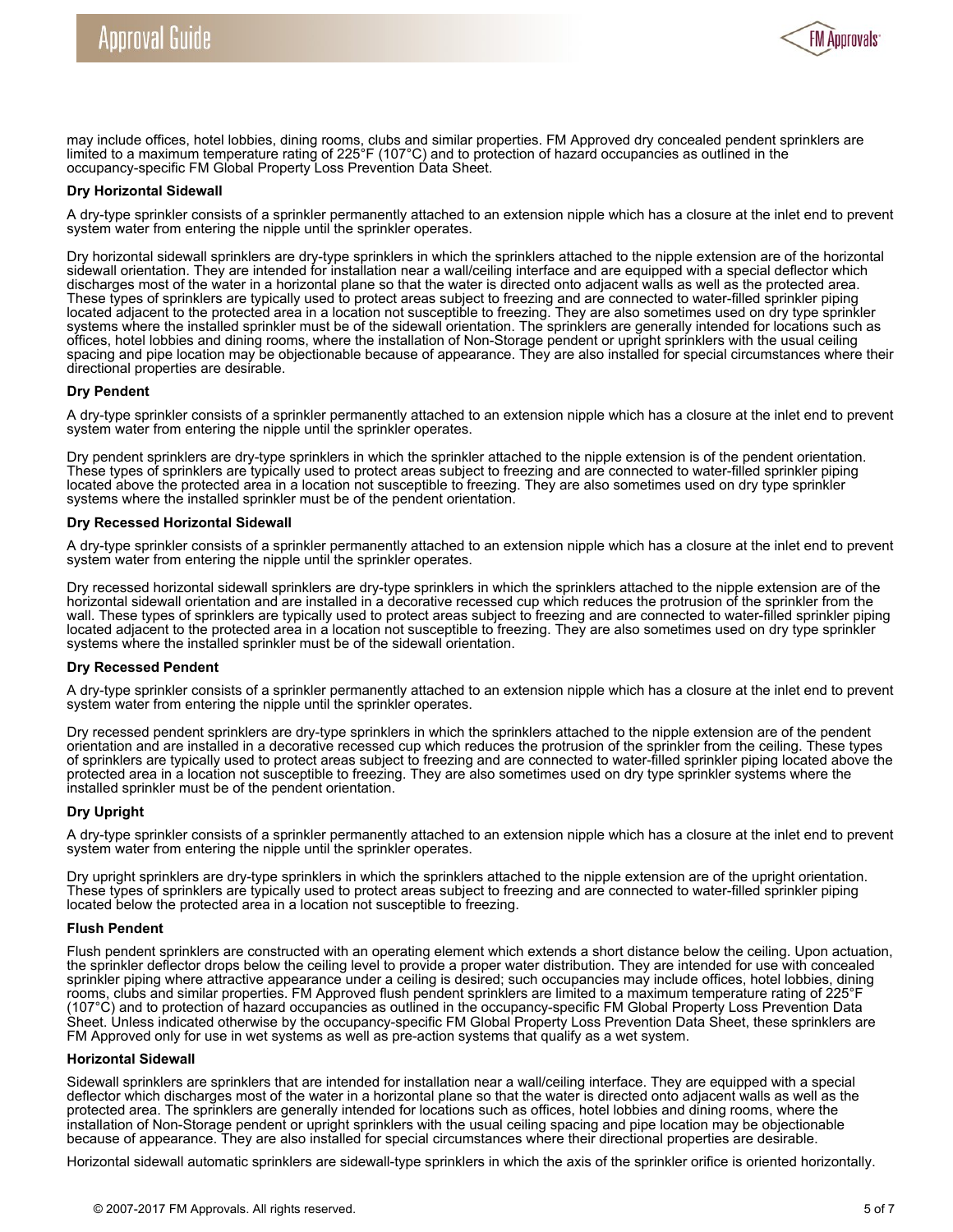

#### **Pendent**

Pendent automatic sprinklers are sprinklers designed such that the water discharge from the sprinkler orifice is directed downward towards the deflector which in turn directs the water downward toward the protected area. The sprinkler is designed such that the deflector is located below the pipe to which the sprinkler is connected.

#### **Recessed Horizontal Sidewall**

Sidewall sprinklers are sprinklers that are intended for installation near a wall/ceiling interface. They are equipped with a special deflector which discharges most of the water in a horizontal plane so that the water is directed onto adjacent walls as well as the protected area. The sprinklers are generally intended for locations such as offices, hotel lobbies and dining rooms, where the installation of Non-Storage pendent or upright sprinklers with the usual ceiling spacing and pipe location may be objectionable because of appearance. They are also installed for special circumstances where their directional properties are desirable.

Recessed horizontal sidewall sprinklers consist of a horizontal sidewall sprinkler installed in a decorative recessed cup which reduces the protrusion of the sprinkler from the wall. They are intended for use with concealed sprinkler piping where attractive appearance is desired; such occupancies may include offices, hotel lobbies, dining rooms, clubs and similar properties.

#### **Recessed Pendent**

Recessed pendent sprinklers consist of a pendent sprinkler installed in a decorative recessed cup which reduces the protrusion of the sprinkler from the ceiling. They are intended for use with concealed sprinkler piping where attractive appearance under a ceiling is desired; such occupancies may include offices, hotel lobbies, dining rooms, clubs and similar properties. FM Approved recessed pendent sprinklers are limited to a maximum temperature rating of 225°F (107°C) and to protection of hazard occupancies as outlined in the occupancy-specific FM Global Property Loss Prevention Data Sheet. Unless indicated otherwise by the occupancy-specific FM Global Property Loss Prevention Data Sheet, these sprinklers are FM Approved only for use in wet systems as well as pre-action systems that qualify as a wet system.

#### **Upright**

Upright automatic sprinklers are sprinklers designed such that the water discharge from the sprinkler orifice is directed upward towards the deflector which in turn redirects the water downward toward the protected area. The sprinkler is designed such that the deflector is located above the pipe to which the sprinkler is connected.

#### **Vertical Sidewall**

Sidewall sprinklers are sprinklers that are intended for installation near a wall/ceiling interface. They are equipped with a special deflector which discharges most of the water in a horizontal plane so that the water is directed onto adjacent walls as well as the protected area. The sprinklers are generally intended for locations such as office, hotel lobbies, and dining rooms, where the installation of Non-Storage pendent or upright sprinklers with the usual ceiling spacing and pipe location may be objectionable because of appearance. They are also installed for special circumstances where their directional properties are desirable.

Vertical sidewall automatic sprinklers are sidewall-type sprinklers in which the axis of the sprinkler orifice is oriented vertically. They are FM Approved for use in both the upright and pendent positions, except where noted otherwise.

# **Non-Storage Sprinklers**

A Non-Storage automatic sprinkler is a sprinkler that has been categorized by FM Global as acceptable for protecting non-storage-type occupancies and/or other occupancy hazards characterized by low to moderate heat-release rate fires as permitted in a FM Global occupancy-specific Property Loss Prevention Data Sheet.

# **K5.6 (K80 metric)**

Non-Storage automatic sprinklers having a K-factor value of 5.6 (80 metric) are similar to Non-Storage automatic sprinklers having a K-factor value of 2.8 (40 metric), except that they discharge 100% more water at the same discharge pressure and typically do not require the use of individual or system strainers. Pendent sprinklers of this K-factor would, however, require the installation of a return bend if the water supply is fed from an open-body type source. See FM Global Property Loss Prevention Data Sheet 2-0, *Installation Guidelines for Automatic Sprinklers*, for additional details and requirements regarding these sprinklers.

# **K5.6 (K80 metric) Pendent**

# **RD023**

|                                  | <b>Company Name: Rapidrop Global Limited</b>                                           |  |  |
|----------------------------------|----------------------------------------------------------------------------------------|--|--|
|                                  | Company Address: Rutland Business Park, Newark Rd, Peterborough PE15WA, United Kingdom |  |  |
|                                  | Company Website:  http://www.rapidrop.com                                              |  |  |
| New/Updated Product Listing: INo |                                                                                        |  |  |
|                                  | Primary Class of Work: 2017-AS, Control Mode, Pendent                                  |  |  |
| Listing Country: United Kingdom  |                                                                                        |  |  |